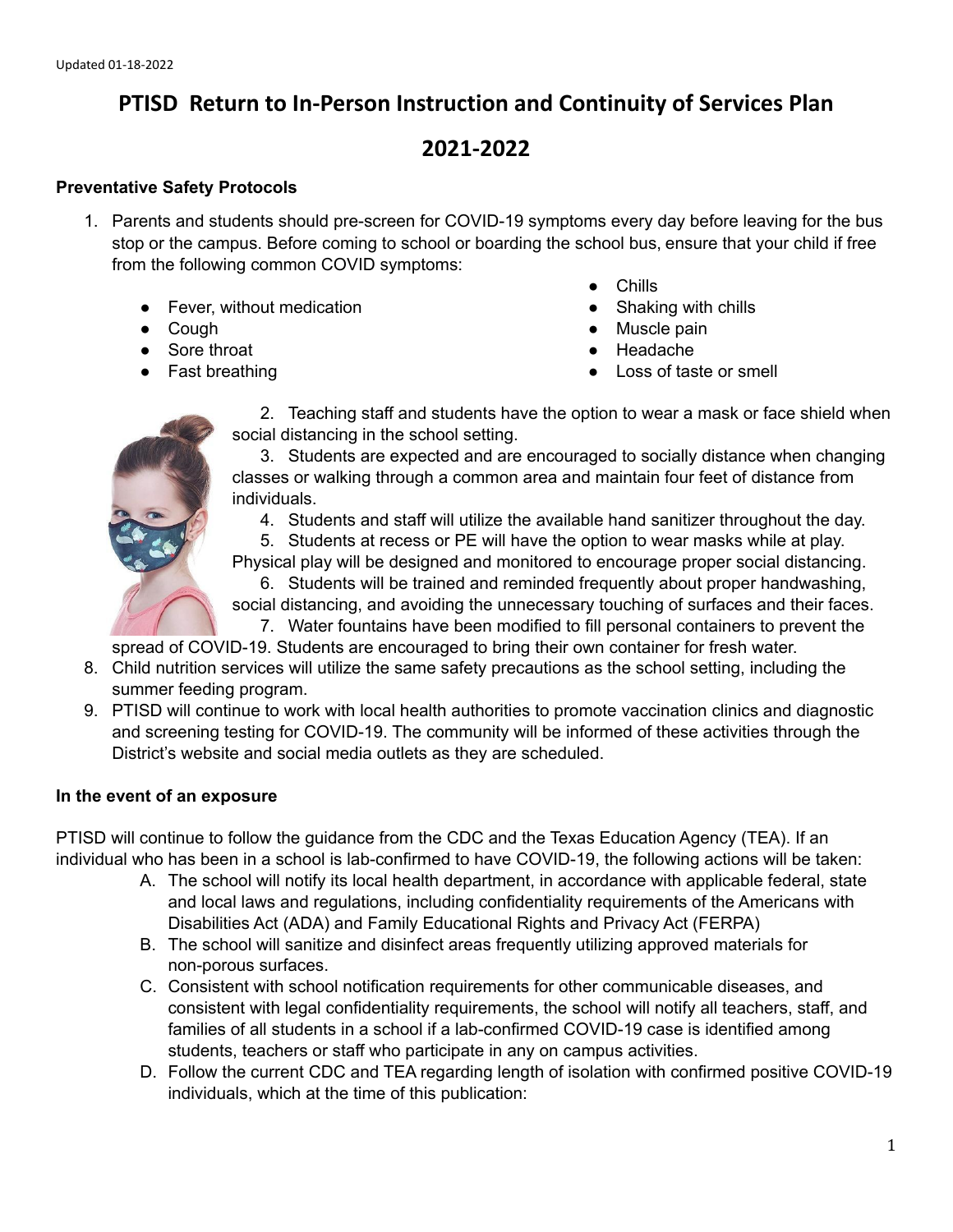## **PTISD Return to In-Person Instruction and Continuity of Services Plan**

### **2021-2022**

- i. Positive staff members, if symptomatic, at least 5-days have passed since symptom onset, and fever free, without the use of medication, and other symptoms have improved. For those without symptoms, at least 5-days after the day tested positive.
- ii. Positive students if symptomatic, must be out of school for at least 10-days since symptom onset, fever free, without the use of medication, and other symptoms have improved. Students who tested positive for COVID-19 but do not have any symptoms must stay home until at least 10-days after being tested.

#### **Continuity of Educational Services**

To ensure the continuity of educational services, students with a confirmed exposure or positive diagnosis of COVID-19 will receive instruction through different modalities. Students are expected to engage with their classroom peers during instructional time that coincides with the regular schedule of the academic day, also known as synchronous instruction.This arrangement is only permitted with the direct approval of the Superintendent. Virtual learning is a last resort as it is the District's position that learning is best achieved through the classroom environment.

Students with disabilities will receive appropriate individualized instruction and accommodations with respect to health and safety policies as their needs require.

#### **Cleaning Protocols**

- Teachers/students will have disinfectant/cleaning materials available for use.
- Custodial staff will disinfect hallways, high touch areas, and bathrooms multiple times a day.
- District-wide evaluations have been conducted to ensure adequate fresh air return in all buildings. Additionally, the maintenance staff maintains a routine of replacing high quality air filters throughout the District.



#### **Social and Emotional**

- Staff is afforded the opportunity to speak with a counselor free of charge for a limited number of sessions through the District health plan. Interested staff should call the HR department for more information.
- Resources are available through the Counselor's page of the District website for students and parents to support the social, emotional, mental health, and other needs of students during these unprecedented times. This information is open and available at <http://www.ptisd.org/page/Counselors.Home>.
- In collaboration with Wellness Pointe, parents, staff, and the community at large are encouraged to seek out supports for any social or emotional issues related to COVID-19.